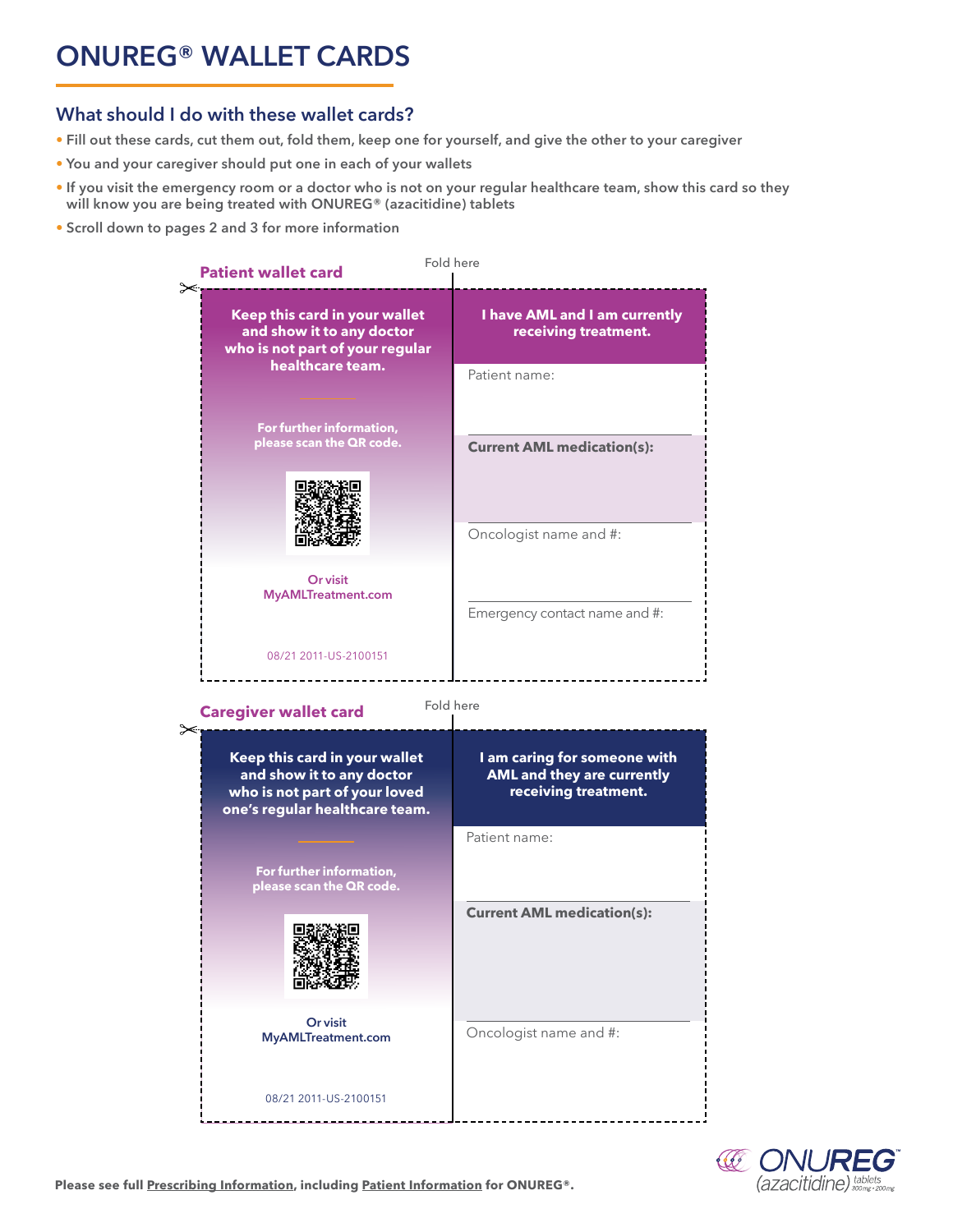## **What is ONUREG®?**

**ONUREG® is a prescription medicine used for continued treatment of adults with acute myeloid leukemia (AML) who had a first complete remission (CR) following intensive induction chemotherapy with or without recovery of your blood cell counts, and who are not able to complete intensive curative therapy.**

**It is not known if ONUREG® is safe and effective in children under 18 years of age.**

#### **Do not take ONUREG® if you:**

are allergic to azacitidine or any of the ingredients in ONUREG®. See the Patient Information for a complete list of ingredients in ONUREG®.

# **Before taking ONUREG®, tell your healthcare provider about all of your medical conditions, including if you:**

- have kidney or liver problems.
- are pregnant or plan to become pregnant. ONUREG® can harm your unborn baby.
- **Females who are able to become pregnant:**
- Your healthcare provider should perform a pregnancy test before you start treatment with ONUREG®.
- You should use effective birth control (contraception) during treatment and for at least 6 months after your last dose of ONUREG®.
- Tell your healthcare provider right away if you become pregnant during treatment with ONUREG®.

#### **Males with a female sexual partner who can become pregnant:**

- You should use effective birth control (contraception) during treatment and for at least 3 months after your last dose of ONUREG®.
- are breastfeeding or plan to breastfeed. It is not known if ONUREG® passes into your breast milk. Do not breastfeed during treatment and for 1 week after your last dose of ONUREG®.

Tell your healthcare provider about all the medicines you take, including prescription and over-the-counter medicines, vitamins, and herbal supplements.

## **How should I take ONUREG®?**

#### **The recommended dosage is one 300 mg tablet orally, once daily with or without food, for 14 days of every 28-day treatment cycle**

• Take ONUREG® exactly as your healthcare provider tells you to take it



- Your healthcare provider will prescribe an anti-nausea medicine for you to take to help prevent nausea and vomiting during your treatment with ONUREG®
- Take the anti-nausea medicine 30 minutes before each dose of ONUREG®
- Your healthcare provider may decide to stop the anti-nausea medicine after your second cycle of ONUREG®, if you do not have any nausea or vomiting
- If you miss a dose of ONUREG®, or if you do not take your dose at the usual time, take the dose as soon as possible that day. Take your next dose at the regular time the next day. Do not take 2 doses on the same day to make up for a missed dose
- If you vomit after taking a dose of ONUREG®, do not take another dose on the same day. Take your next dose at the regular time the next day



**Please see ful[l Prescribing Information, i](https://packageinserts.bms.com/pi/pi_onureg.pdf)ncludin[g Patient Information f](https://packageinserts.bms.com/ppi/ppi_onureg.pdf)or ONUREG®.**